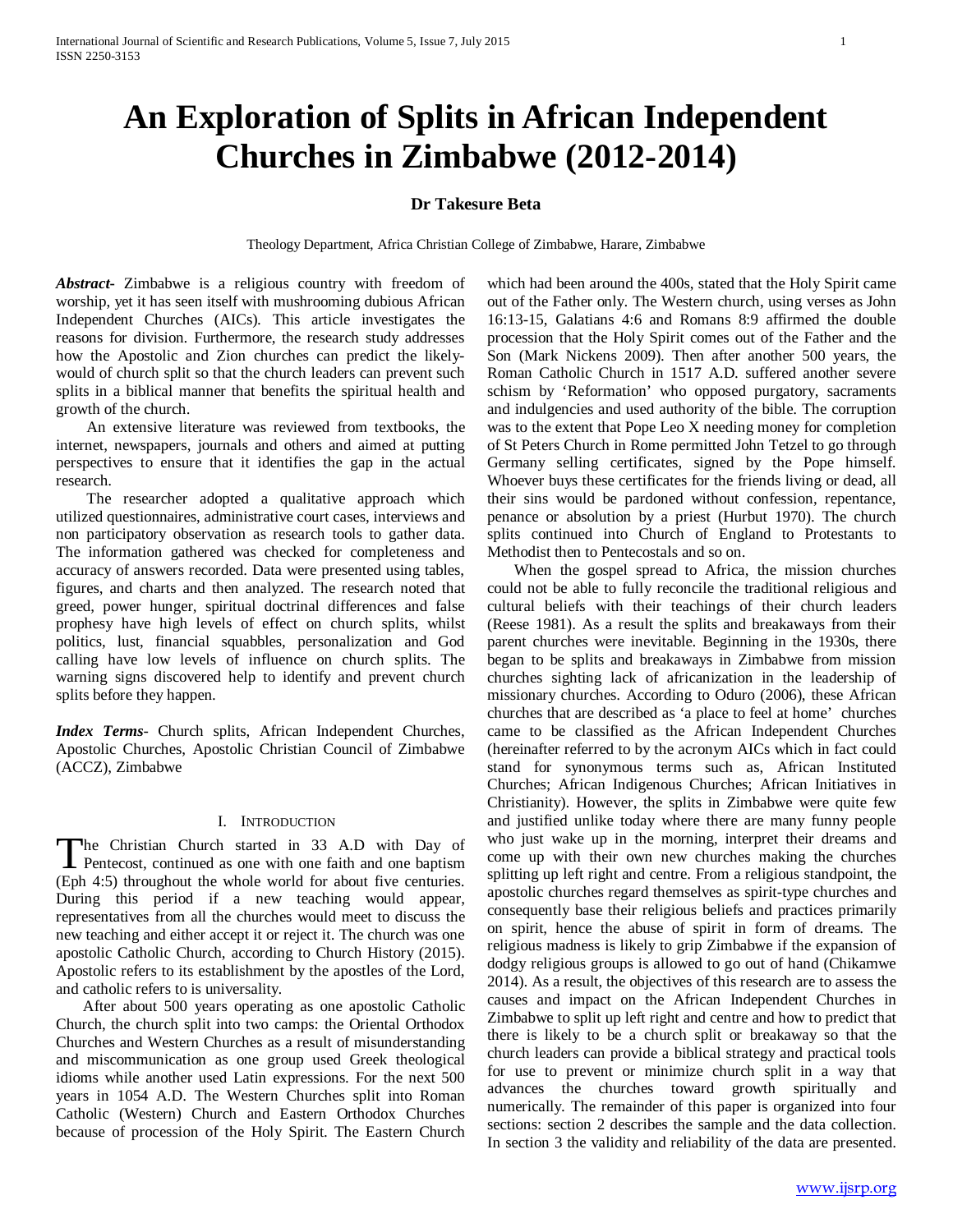Then in section 4 the research results are given and section 5 concludes the paper.

# II. SAMPLE AND DATA COLLECT ION PROCEDURE

 The study was collected primarily from the Bishops whose churches are affiliated to Apostolic Christian Council of Zimbabwe (ACCZ) and administrative court cases of Apostolic and Zion Churches in Zimbabwe. Religion in Zimbabwe's 2012 estimates Christianity to be at 85%, about 10,200,000 of which Apostolic has the highest at 33%, followed by Pentecostal at 17%. About 700 apostolic churches in Zimbabwe are affiliated to ACCZ, followed by Union for the Development of Apostolic Churches and Zionist in Zimbabwe Africa (UDACIZA) that has about 70 churches affiliated to it (Maguranyanga 2011). The period covered is from 2012 when ACCZ started to collect data to current period of 2014.The main purpose of the study is being an exploration of splits in African Independent Churches in Zimbabwe (2012-2014). Talim Ministries noted seven church splits, but the researcher tested nine variables on church splits. The primary data collection instruments involved questionnaires, administrative court records, informal and one on one interviews. The researcher used qualitative approach to explore the complexity of splits in African Independent Churches in Zimbabwe and to become more experienced with this phenomenon of splits. Furthermore, the researcher used the descriptive survey design that began with a research question and then developed a theory during data collection. The descriptive survey design gives the researcher an opportunity to explore questions on church split which could not be examined through the experimental or quantitative approach.

 In some instances, the researcher watched the ACCZ Administrative Court Proceedings during its formal meetings. The researcher would gather data through observation as they conduct their meetings and critically analyze the response of Apostolic and Zion church leaders in these meetings.

 The research targeted at Apostolic and Zion churches in Zimbabwe. The target population of this research study consists of Arch-Bishops or Senior Pastors, Bishops or Pastors, Ministry Heads and the ACCZ Chief Registrar and ACCZ Peace and Commission Committee members. A sample was picked from the churches that represented the ACCZ. Random systematic sampling was done to ensure that all churches were fairly represented as different churches.

 In this study bishops were called to come to area of study at ACCZ offices and stratified random sampling was first used to ensure that different churches sizes with different leadership structures were all included. During the dais visit, the researcher made appointments to come and conduct a research with the chosen churches. The fact that the researcher is part of management team of ACCZ made the work accepted and easy to conduct the research.

 The list was prepared before the questionnaires were sent. Because of limited time, people who were given questionnaires with limited time to fill and return. The research subjects were willing to take part and they were happy about participating in the study. A total number of 20 bishops whose churches are members of ACCZ were interviewed. The researcher made it a point that all the members had equal chance to be chosen within the sample to increase the reliability and validity of the research. Their response to this was superb and cooperated very well with the interviewer.

### III. VALIDITY AND RELIABILITY

 With this regard of the validity of the questionnaire the researcher judged this using face validity, construct validity and content validity. In essence, the questionnaire was given to the supervisor and co-supervisor and other academics in different disciplines to test its validity.

 Although the questionnaire has a number of advantages, the researcher is aware of its limitations. The researcher used interviews as to make up for the limitations of the questionnaires and obtain up data that might have been left out by the administration of the questionnaires.

 In a move to thoroughly obtain the required data about the phenomenon, the researcher also engaged in document analyst, that is, reading what has been written about the ACCZ Administrative Court in Zimbabwe, therefore by getting some valuable information that would be paramount importance to the study. There are incidences where the researcher employed all the three methods to collect the same data and this is called triangulation. This involved observation, interviews and questionnaires.

 The researcher was fairly confident that the results derived from the sample size of the population could be generalized to the whole of that population. But to achieve such accuracy, a sample must be representative. Representative sampling that the researcher employed involved population as a whole. The sampling size was more complex that it seemed. Thus the statisticians developed various rules for working out the correct size and nature of samples.

.

#### IV. FINDINGS

 The researcher will present, analyze and discuss data using the response received from interviews and questionnaires and court records from ACCZ Peace Commission. The research will use descriptive procedures to describe the research findings since most of the data is qualitative. The researcher will use tables, graphs, percentages and pie chart to come up with patterns and relationships of research findings.

 The researcher sought to explore how church splits be minimized in a Christian manner. The research considers the warning signs of possible splits and how they can be overcome. Report on church splits in this case study came from highest level of leadership. Researcher focused on avoiding church splits or minimizing such splits if unavoidable.

#### A. Reasons For Church Splits

 Nine variables on church splits were tested on African Independent Churches intending to capture different church characteristics that can influence the degree of church split. The results of the variables are presented in table 1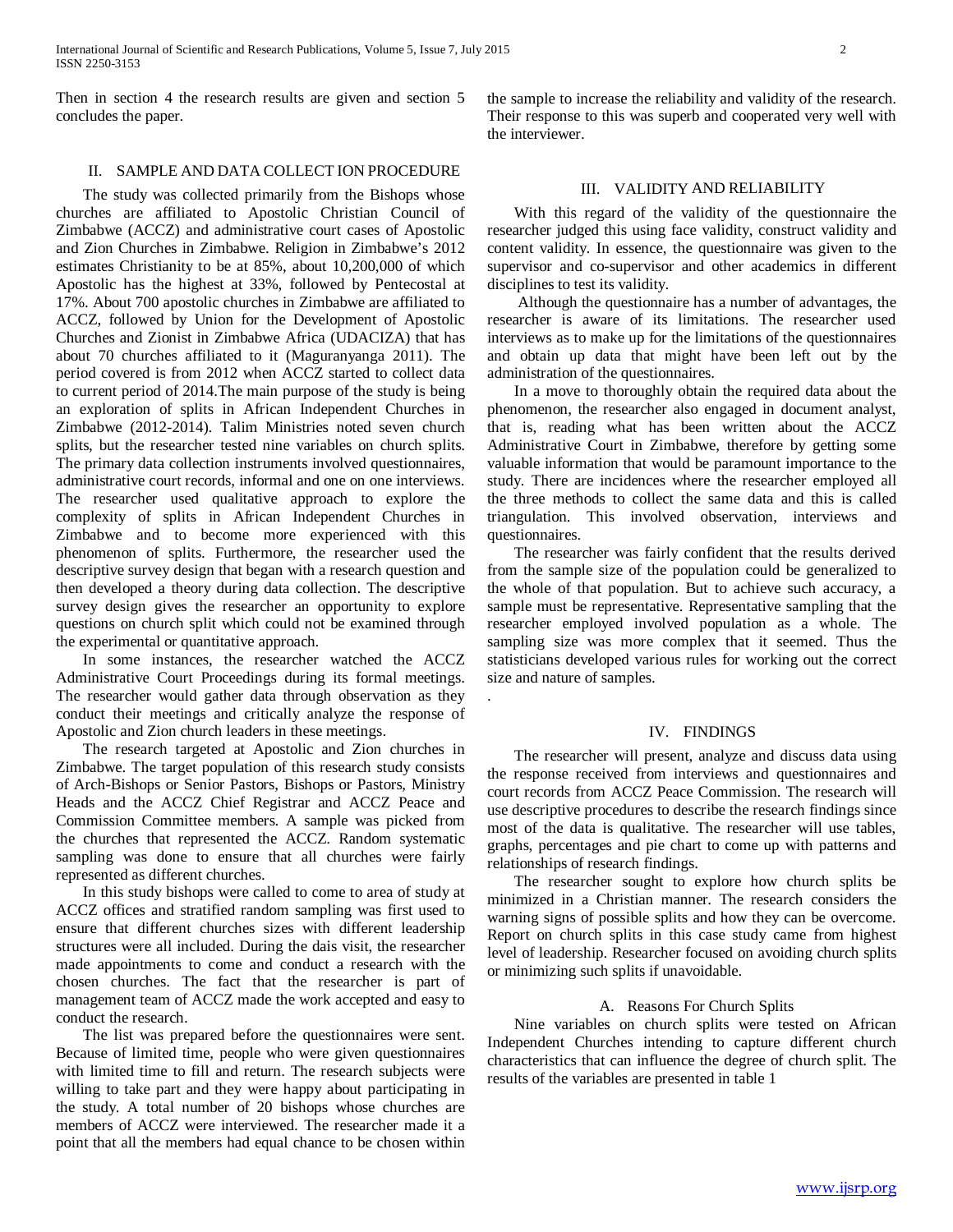#### **Table 1: Reasons For Church Splits**

The Table below shows the sample of 20 church leaders

interviewed. The sample has been derived from members

of Apostolic Christian Council of Zimbabwe (ACCZ).

Questionnaire with 9 variables on church splits has

been given to each church leader for his consideration.

The number of church splits has been extracted from

the answered questionnaires and has been also expressed

as a percentage. The church leaders/Bishops have been

categorized according to their answers pertaining to

church splits

| Reasons for Splits    | No. of<br>Splits | of<br>$\%$<br>Splits | Sample<br>of 20       |
|-----------------------|------------------|----------------------|-----------------------|
| (Variables)           |                  |                      | <b>Bishops</b><br>as% |
| Greed                 | 7                | 17%                  | 35%                   |
| Power Hunger          | 10               | 24%                  | 50%                   |
| Policies/Doctrines    | 5                | 12%                  | 25%                   |
| Politics              | 3                | 7%                   | 15%                   |
| Lust                  | 3                | 7%                   | 15%                   |
| Fin .Squabbles        | 2                | 5%                   | 10%                   |
| Personalization       | 4                | 10%                  | 20%                   |
| <b>False Prophesy</b> | 6                | 14%                  | 30%                   |
| God Call.             | 2                | 4%                   | 10%                   |
| <b>Total</b>          | 42               | 100%                 |                       |
| Average               | 5                | 12%                  | 25%                   |

 The results show that the impact of church splits with number of splits 5 and above or 12% and above or supported by more than 24% of sampled bishops or churches have influence on church splits. Greed, power hunger, policies (doctrines) and false prophesy have high levels of effect on church splits. Conversely, those below the average of 5, namely, politics, lust, financial squabbles, personalisation and God calling have low levels of influence on church splits.

B. Cases Handled by ACCZ

 The researcher also examined the ACCZ records of church disputes brought by bishops or churches themselves to ACCZ Peace Commission in year 2014 when the ACCZ Peace Commission was launched. The results are put in table below.

#### **Table 2: Court Cases**

The table below presents the 14 cases handled by ACCZ Peace Commission in year 2014, the year Peace Comm. was established. The commissioners are ACCZ members whose occupations are lawyers, policemen, economists and chief registrar.

| <b>Court Cases Handled by ACCZ in Year 2014</b> |                       |                  |                                     |  |
|-------------------------------------------------|-----------------------|------------------|-------------------------------------|--|
|                                                 |                       | Church Disputes  |                                     |  |
| <b>Specific</b><br>Problem                      |                       |                  | As<br>$\mathbf a$<br>$\frac{6}{10}$ |  |
|                                                 | <b>Main Dispute</b>   | <b>Frequency</b> |                                     |  |
| leadership<br>wrangle                           | Power Hunger          | 8                | 57%                                 |  |
| satanism, sorcery                               | <b>False Prophecy</b> | 2                | 14%                                 |  |
| Adulterous                                      | Lust                  | 2                | 14%                                 |  |
| 2<br>marrying<br>wives                          | Policies              | 1                | 7%                                  |  |
| &<br>Family                                     |                       |                  |                                     |  |
| church                                          | Personalization       | 1                | 7%                                  |  |
|                                                 | <b>Total</b>          | 14               | 100%                                |  |

Source: ACCZ Peace Commission Records of 2014

 The table shows that 14 cases were brought before ACCZ Peace Commission for trial in 2014. According to court records cases, church splits are caused by power hunger which is the highest, followed by false prophecy and lust. However, lust is only featuring as a church split on court cases only. This is so because on court cases the churches are the ones that sometimes bring the bishops to court, whereas on the questionnaires the bishops would not report their lust as a cause to church split. Similar disputes have been grouped together and also presented as a percentage.

#### **Table 3: Highest Church Splits Causes**

The table shows the splits causes with highest church splits on each category

| Description | Highest<br>Variable | Frequency | %<br>Freq. | No. of<br><b>Bishops</b><br>$\%$ |
|-------------|---------------------|-----------|------------|----------------------------------|
| Leaders     | Power               |           |            |                                  |
| Age         | Hunger              | 16        | 31%        | 45%                              |
| Church Age  | Power               |           | 38%        | 40%                              |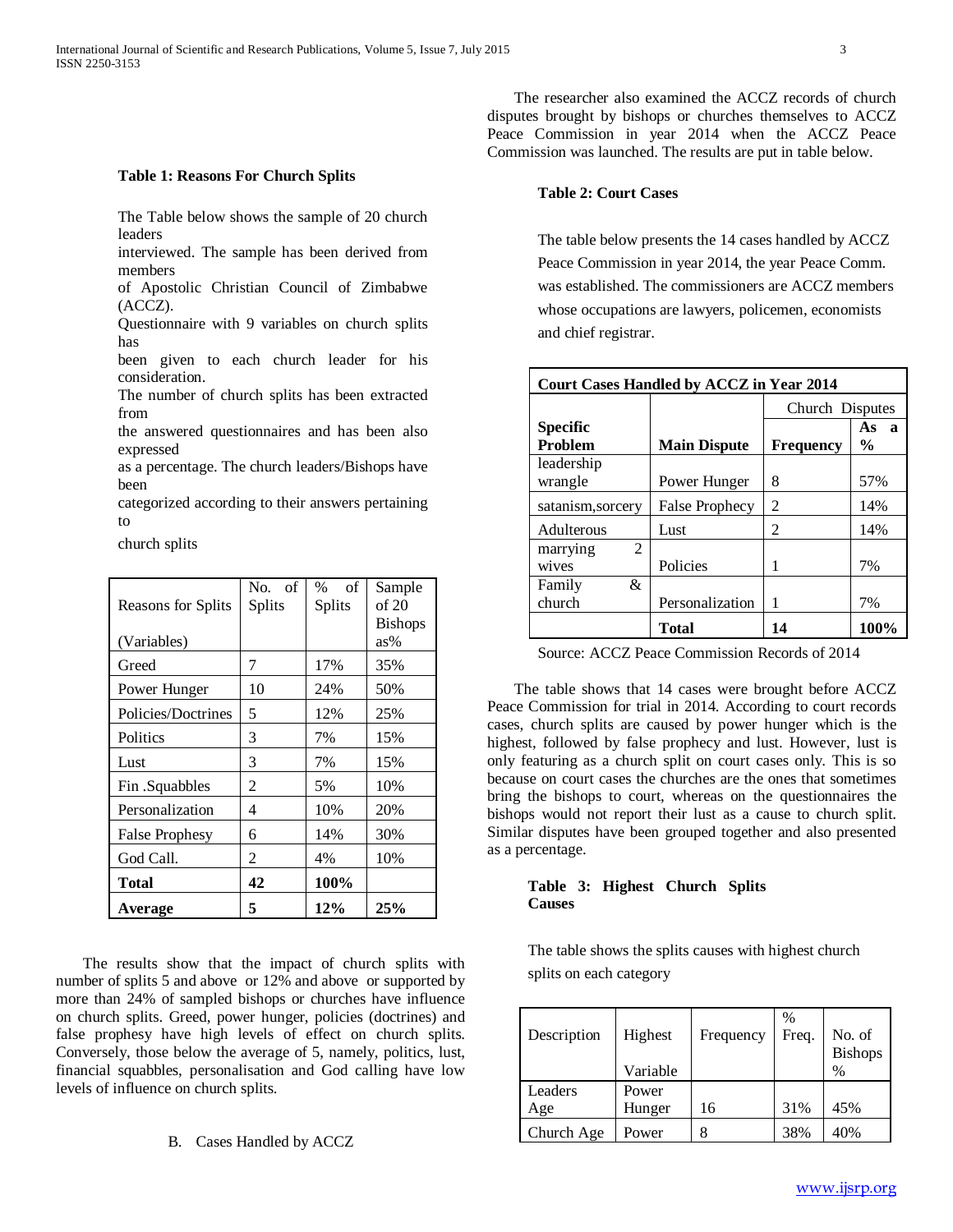International Journal of Scientific and Research Publications, Volume 5, Issue 7, July 2015 4 ISSN 2250-3153

|                      | Hunger        |    |     |     |
|----------------------|---------------|----|-----|-----|
|                      | Power         |    |     |     |
| Membership           | Hunger        | 5  | 31% | 25% |
| Education:           |               |    |     |     |
| U <sub>p</sub><br>to |               |    |     |     |
| Secondary            | Greed         | 4  | 25% | 35% |
|                      | Power         |    |     |     |
| Diploma              | Hunger        | 3  | 33% | 17% |
|                      | Power         |    |     |     |
| Degree               | Hunger        | 4  | 50% | 20% |
|                      | <b>Power</b>  |    |     |     |
| <b>Overall</b>       | Hunger        | 10 | 24% | 50% |
| Court                | <b>Power</b>  |    |     |     |
| <b>Cases</b>         | <b>Hunger</b> | 8  | 57% | 57% |

 The research reveals that African independent Churches in Zimbabwe are too many, not that the leaders have been called by God to become Bishops but they just felt to become Bishops no matter what comes. Power Hunger has derived them to become Bishops. Zimbabweans are taking the work of Bishop as an occupation whereas the work of God can be served without tearing the Body of Christ, thus causing confusion by dividing Christians or apostles. Power hunger is not affected by the age of the leader, or his education, or the size of membership, or even the age of the church as according to this research.

 It should be also noted that in table 3, there are 25% chances that people with no secondary education are fighting to be bishops to the extent that their greediness are causing church splits as 35% the bishops sampled highlighted this.

#### C. Warning Signs of Church Splits

 It is important that church leaders should be in a position to predict the likely-would of church split before it happens and take corrective action before the church is divided. The results of the survey carried out are presented below in a table.

## **Table 4: Warning Signs of Church Split**

The results below show the warning signs of church split

as extracted from the questionnaires distributed to 20

Bishops of African Independent Churches in Zimbabwe. The

survey was carried in 2014 to members of Apostolic Christian

Council of Zimbabwe.

| <b>Warning Sign</b> | <b>Frequency</b><br>оf<br><b>Warning</b> | <b>Frequency</b> |
|---------------------|------------------------------------------|------------------|
|                     | <b>Sign</b>                              | As %             |

| Unauthorised Meetings   | 6  | 23%  |
|-------------------------|----|------|
| Attending<br><b>Not</b> |    |      |
| Services/Events         | 5  | 19%  |
| Disrespecting           |    |      |
| Leadership              | 5  | 19%  |
| <b>False Prophecy</b>   |    | 4%   |
| with<br>Disagreement    |    |      |
| Leaders                 | 8  | 31%  |
| Preaches Targeted<br>to |    |      |
| Leaders                 |    | 4%   |
| Total                   | 26 | 100% |

 Among the warning signs for church splits, the biggest warning sign is numerous disagreements with church leaders. This accounts for 31% of the warning signs. Out of the 20 churches sampled, 40% of the Bishops interviewed highlighted disagreements with church leaders as the main warning sign of possible church split. Such rebellion followers hunt for reasons to object whatever is put across by leaders.

 Another second highest warning sign of possible church split is unauthorised meetings. The church members begin to do meetings not authorised or sanctioned by church leaders. The meetings would have hidden agendas with the intention of rebuking or counter-acting on the resolutions of the church leaders. About 30% of sampled churches admit that unauthorised meetings has led to church split if no correct action taken on such warnings. Church split is associated with 23% of warning signs on unauthorised meetings.

 The other warning signs of church split are for not attending church services and events, and disrespecting leaders. Such members see themselves on the equal footing with the church leaders, assuming themselves holding the same positions as their leaders. Excuses after excuses are given as reasons for not attending the church services and events. Some even go to the extent of boycotting events. According to table above, the failing to attend services/events and disrespecting leaders account for 19% each on warning signs of possible church split.

 False prophecy and targeted preaches to leaders have low levels of warning signs for church splits and each account for 4% with 10% of members. Instead of preaching the word of God, the verses are chosen in such a way that at the end of the day the church leaders are humiliated.

#### V. CONCLUSION

 In respect of assessing the objectives of this research on the causes and impact on why the African Independent Churches split up left right and centre, the study concludes that power hunger, greed, policies (doctrines) and false prophesy have high levels of effect on church splits. The other conclusion that answers the final objective to this study is that if the church leaders see their members frequently disagreeing with them, or that the members are seen hold a number of unauthorised meetings, or that members are no longer attending services/events or even disrespecting their leadership, it means